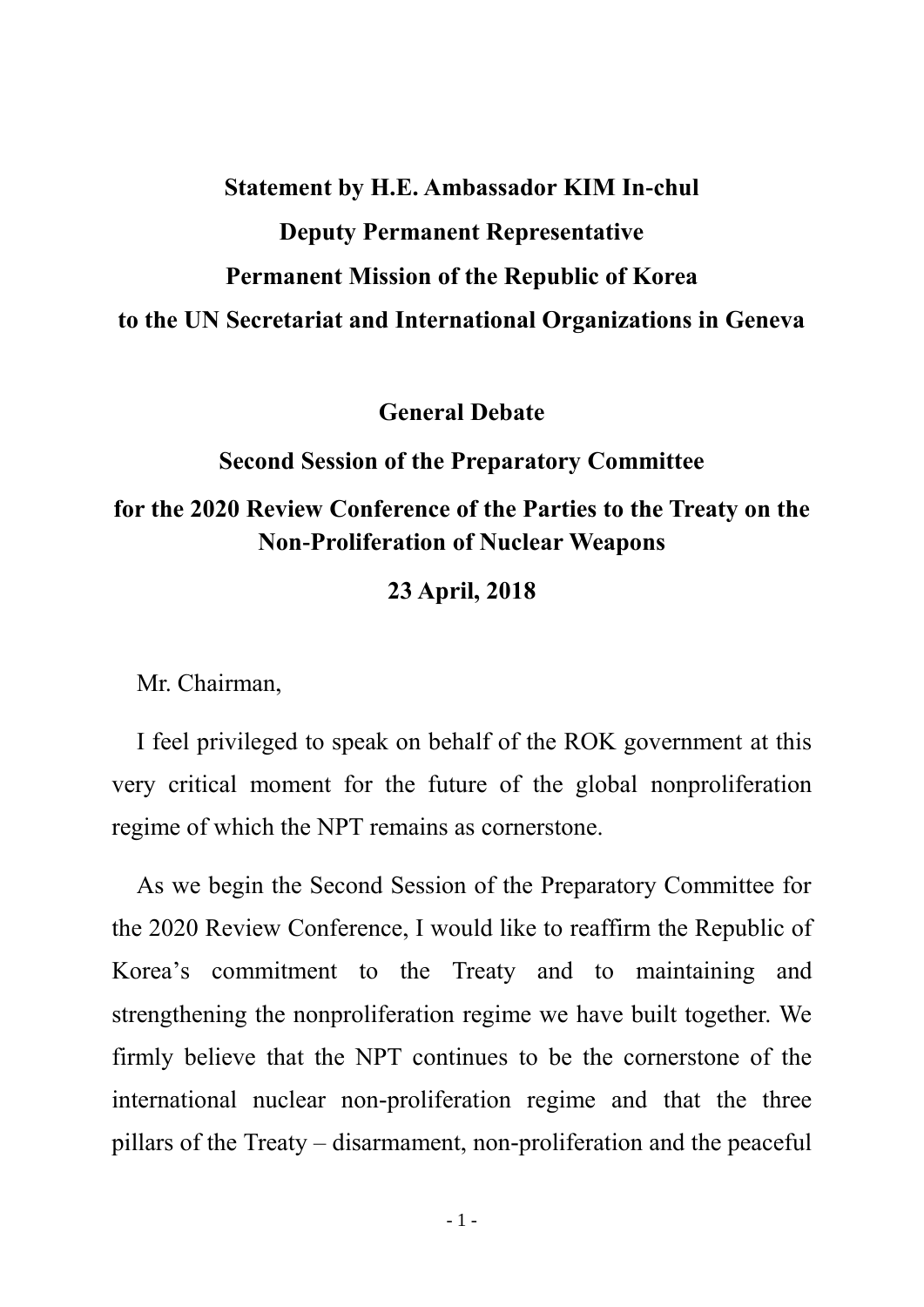uses – are mutually reinforcing and thus should be pursued in a balanced manner.

This review cycle is particularly important for many reasons. As we celebrate the  $50<sup>th</sup>$  anniversary of the Treaty, the Review Conference will be a stock-taking of what we have achieved and what we have not. Most importantly, we need to prove that this Treaty is relevant today and the work of the NPT community is genuinely contributing to a better and safer world for future generations.

In spite of the remarkable achievements we have made over the past years, there are still serious challenges to the Treaty and the global nonproliferation regime. The North Korean nuclear issue is of particular concern to us. Even within the short period following the last PrepCom, North Korea conducted its  $6<sup>th</sup>$  nuclear test on 3 September and launched multiple ballistic missiles in violation of UN Security Council resolutions. There is no doubt that North Korea's nuclear and missile development seriously undermines the entire nonproliferation regime based on the NPT, the de-facto moratorium on nuclear testing and, more fundamentally, the UN Charter.

Such actions were met with nothing but ever stronger measures, including further strengthened sanctions imposed by UN Security Council resolutions 2356, 2371 and 2375. As the entire NPT community has repeatedly declared, North Korea cannot have the status of a nuclear weapon state under the Treaty. The only path for the regime is to abandon its nuclear weapons programme in a

- 2 -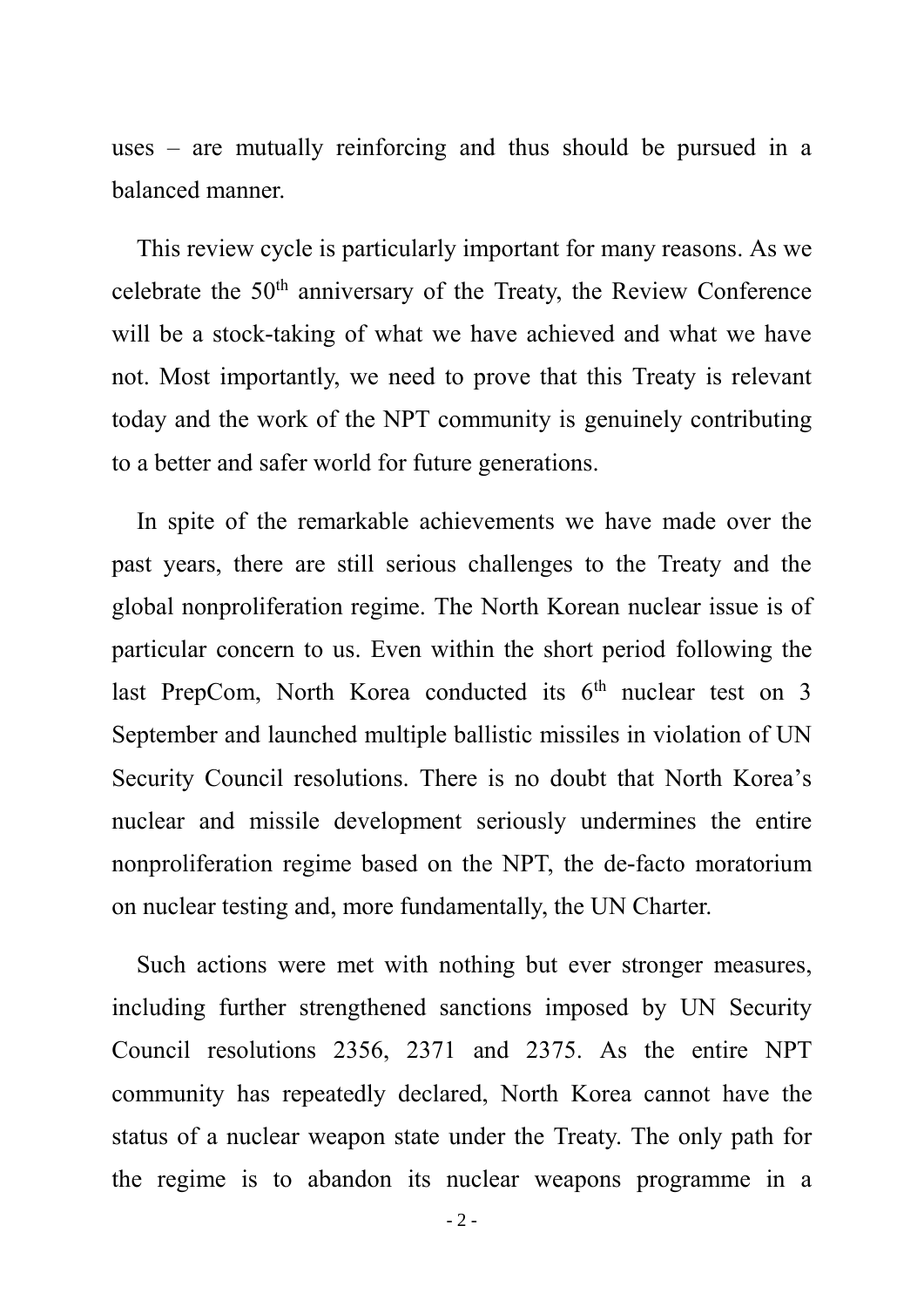complete, verifiable and irreversible manner, and return at an early date to compliance with NPT obligations and IAEA Safeguards.

As the core stakeholder of this issue, the Republic of Korea has worked closely with the international community to strengthen the implementation of the UN Security Council sanctions measures. At the same time, we also tried not to lose sight of efforts to resume dialogue in pursuit of a peaceful resolution of the issue. The ROK government made consistent efforts to foster an atmosphere of dialogue which led to North Korea's participation in the Pyeongchang Winter Olympics and the visit of North Korea's high-level delegation to Seoul. Building on such positive momentum, our special envoy's visit to Pyongyang and Washington resulted in agreements to hold summit meetings between the two Koreas as well as between the United States and North Korea.

As the two Koreas prepare for the historic inter-Korean Summit, North Korea made an announcement that it would discontinue nuclear tests as well as ballistic missile tests of intermediate and intercontinental range and to dismantle its nuclear test site. We welcome this announcement as a positive step forward.

This Friday, the inter-Korean Summit will be held at the South Korean side of Panmunjeom. Along with the scheduled US-North Korea Summit, it will serve as an opportunity to lay stepping stones towards denuclearization and permanent peace on the Korean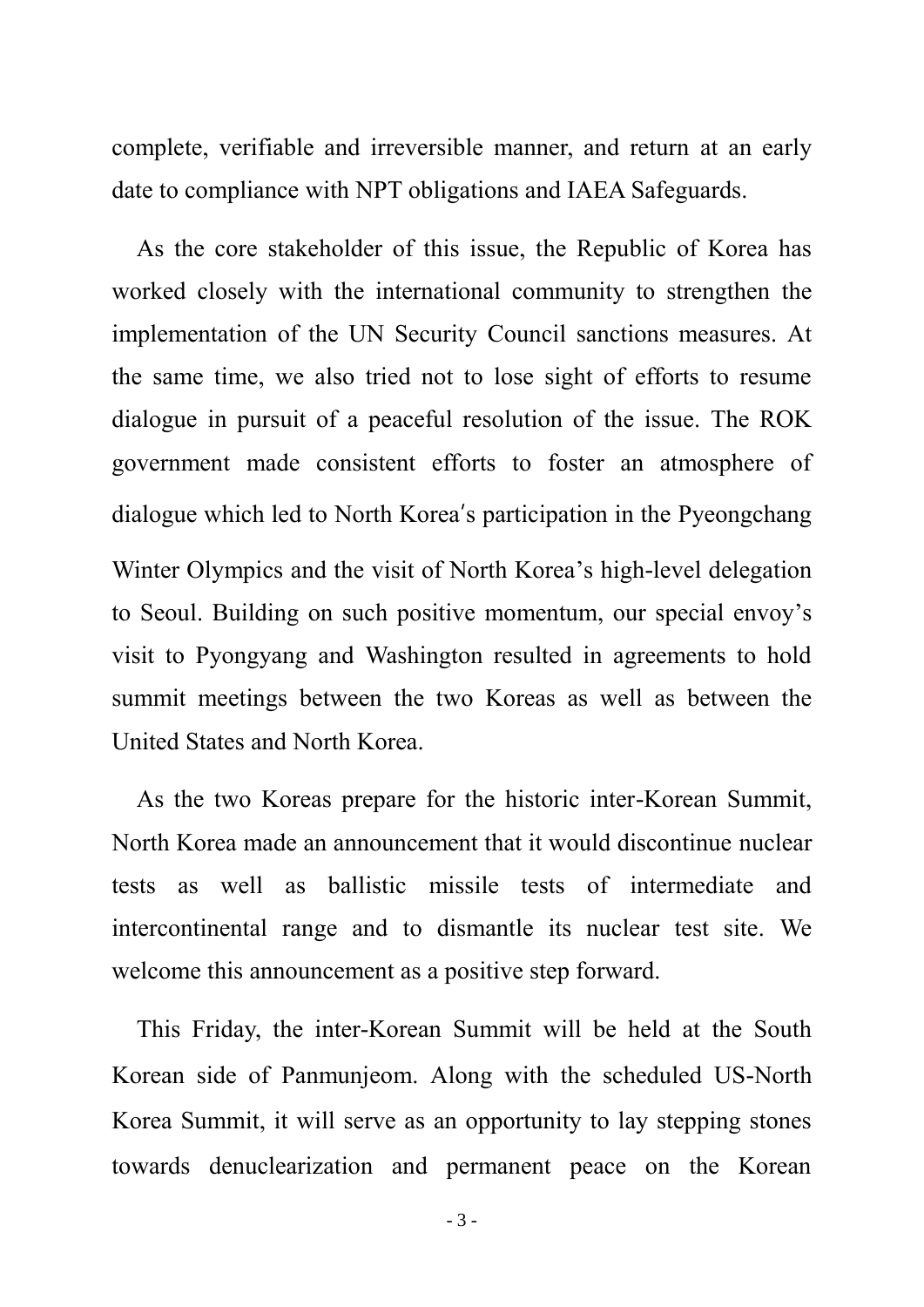Peninsula. My government will continue to uphold the unwavering principle of the denuclearization of the Korean Peninsula as we seek ways to peacefully resolve the North Korean nuclear issue and establish permanent peace on the Korean Peninsula. At the same time, as we move forward, sanctions, in particular those pursuant to UN Security Council resolutions, will continue to be fully implemented until North Korea takes substantial actions for denuclearization. Taking this opportunity, I would like to ask your attention to and support for our efforts.

Mr. Chairman,

The worsening security environment is another source of concern. We are witnessing growing tensions among nuclear weapon states and increasing disagreements on compliance and solutions. As a result, the conditions for nuclear disarmament in general are worsening.

Disarmament cannot move forward in isolation. It is deeply interlinked with the security situation of today.

If we want genuine progress in disarmament, efforts to create the environment conducive to nuclear disarmament should be made. Those efforts may include easing tensions, crisis management, risk reduction, and communication to avoid miscalculation. An

 $-4-$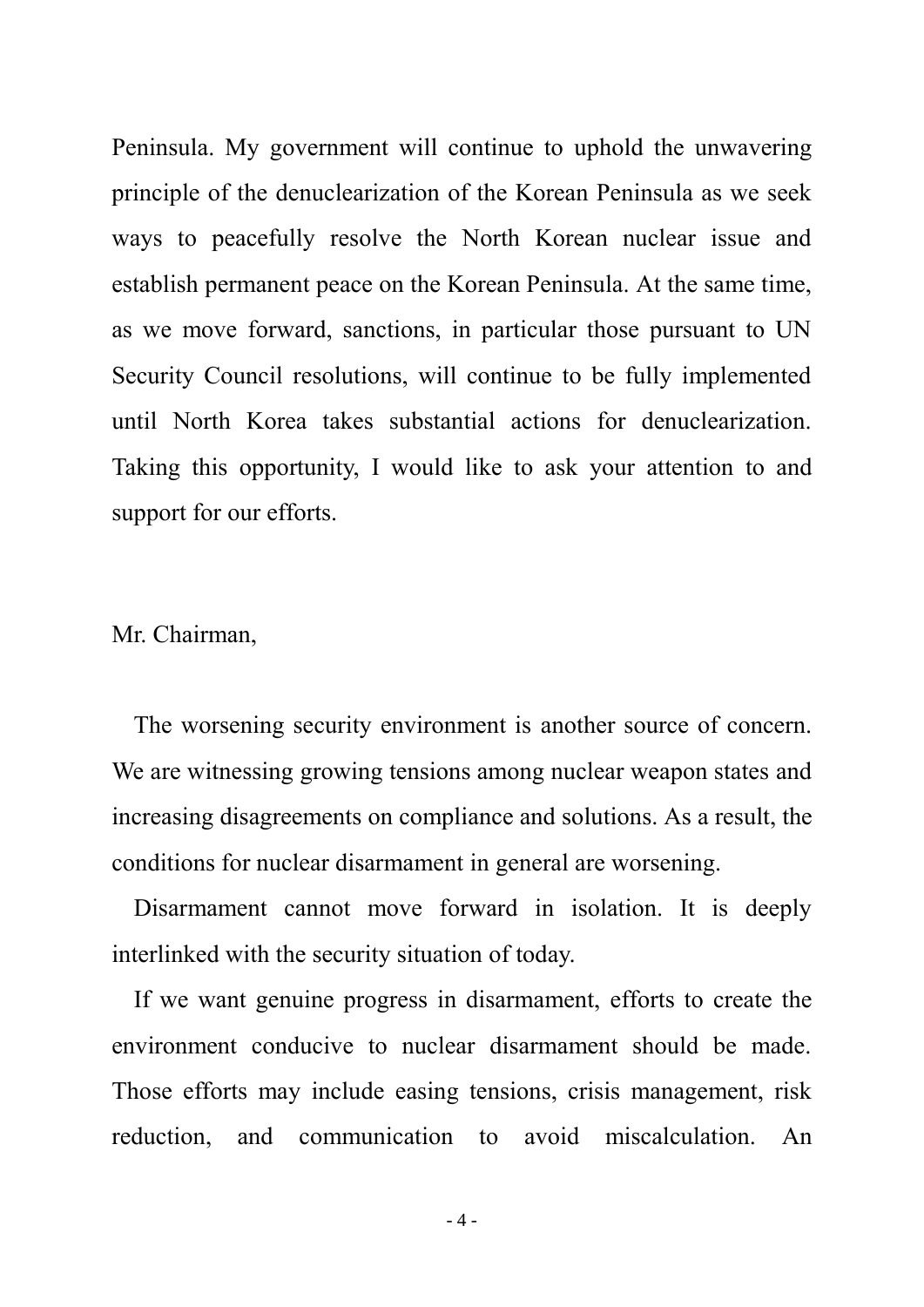atmosphere of frank dialogue and cooperation is essential as well. Hasty attempts to enforce disarmament cannot make real progress nor contribute to the ultimate goal of a world without nuclear weapons. We should work together to improve the security environment in general, while taking practical and effective steps to facilitate disarmament efforts. In this regard, the ROK supports the ongoing efforts of the High-Level Fissile Material Cut-Off Treaty (FMCT) Expert Preparatory Group and look forward to the final report to be concluded this year. We are also committed to the goal of the early entry-into-force of the Comprehensive Test Ban Treaty (CTBT) and, in this sense, commend the works made by the CTBTO and the signatories to build and strengthen the International Monitoring System (IMS). Nuclear disarmament verification (NDV) is also our priority. As we believe that cooperation and preparation for verifiable disarmament can bridge the gap between nuclear weapons states and non-nuclear weapons states, the ROK government will host the working group meeting of the International Partnership for Nuclear Disarmament Verification (IPNDV) in July.

## Mr. Chairman

Most of us share the understanding that peaceful uses of nuclear energy, among others, is an area where we can form wider consensus,

- 5 -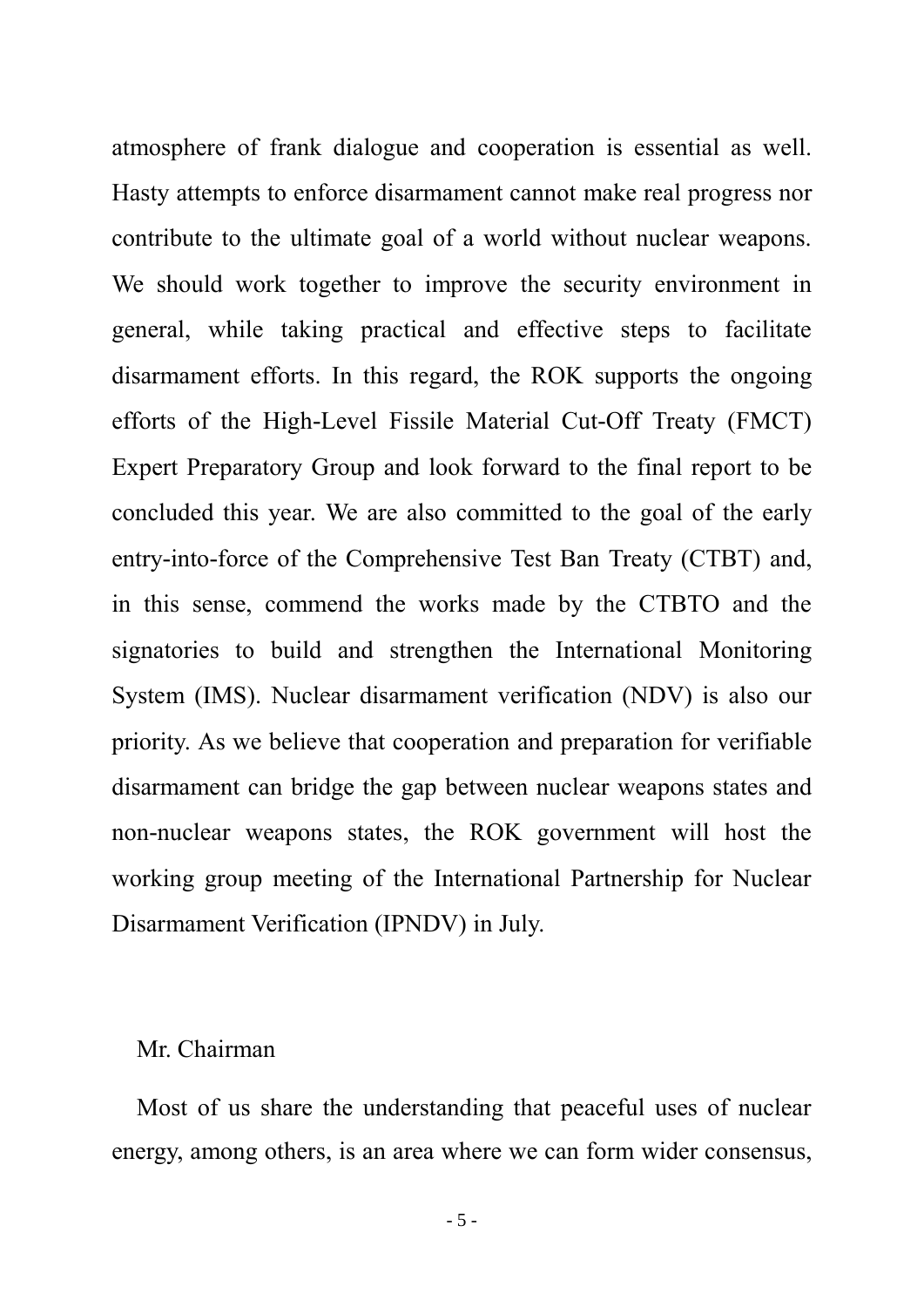and thus, make positive progress in this review cycle.

Exercise of the inalienable right to peaceful uses of nuclear energy should entail compliance with nonproliferation and safeguards obligations. As IAEA safeguards provide crucial assurance of a State's compliance with its NPT obligation, the Republic of Korea attaches great importance to the strengthening of the IAEA Safeguards system, including by universalizing the Additional Protocol (AP). In order to make sure safeguards are fully in place, the IAEA should be provided with the necessary resources to carry out its mandate.

Applications of nuclear technology in the fields of health, environment, and agriculture, among others, if well explored, could reinforce the implementation of Sustainable Development Goals (SDGs). We endorse the IAEA Technical Cooperation (TC) program as the core mechanism in providing developing countries greater access to peaceful uses and applications of nuclear energy. In this regard, the Republic of Korea has been providing financial and other forms of contributions to the TC program. In particular, as the host of the Regional Office of the Regional Cooperation Agreement (RCA), we continue to take an active part in providing capacity-building resources, training, and technical support to developing countries in Asia and the Pacific.

We also believe that ensuring safe nuclear development and security of nuclear materials is essential for the sustainable use of atomic energy. As one of the early contributors to building the nuclear

- 6 -